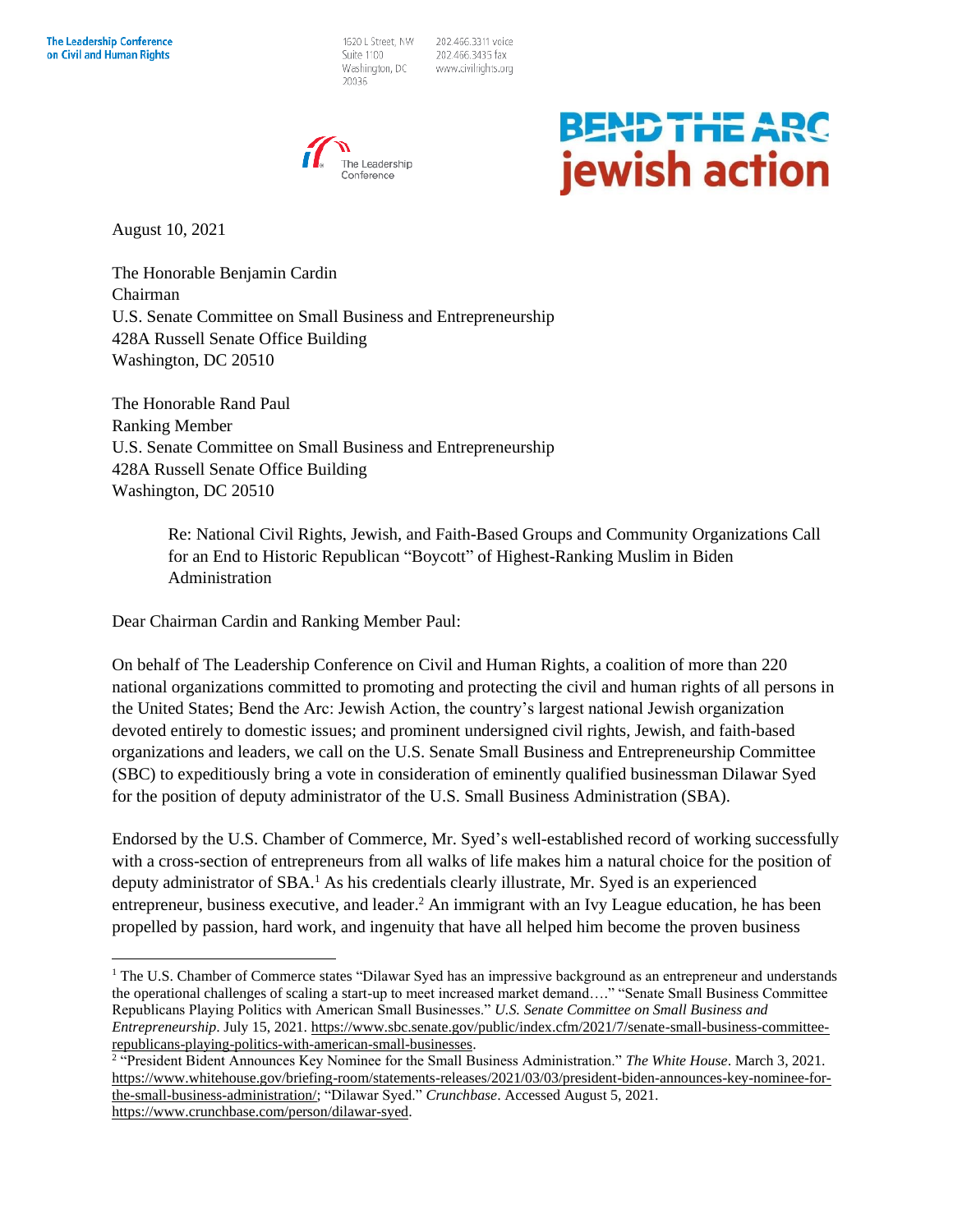leader and public servant he is today.<sup>3</sup> Mr. Syed has served in the private sector and, more notably, as a public servant in roles at the federal, state, and local levels. He supported entrepreneurs across the country after the 2008 Great Recession as a White House Asian American and Pacific Islander commissioner and, more recently, has been driving COVID-19 recovery efforts in the rural heartland, including throughout underserved communities in California. Indeed, Mr. Syed's success is the very embodiment of the "American dream" and all that makes our nation a beacon of hope to so many. And it is his belief in the promise of our great country that has compelled him to serve and give back.<sup>4</sup>

If confirmed, Mr. Syed would become the highest-ranking Muslim American in the Biden administration to date.

Because of the incontrovertible evidence affirming Mr. Syed's business acumen and qualifications to serve in this role, it appears that committee Republicans have, sadly, turned to character assassination in the form of anti-Muslim bias and bigotry to stymie his confirmation.<sup>5</sup> Mr. Syed's nomination was favorably voted out of committee by voice vote on June 16, 2021 with Republican support, but the publicly reported vote was unceremoniously canceled when Republican senators, in a rare move, vaguely raised a "technicality."<sup>6</sup> As it turns out, we now know that the cancellation and "technicality" were informed by an internal strategy email circulated by SBC Republican Senate staff weaponizing Mr. Syed's Muslim religion and place of birth against him.<sup>7</sup> The email contained not a single substantive statement, action, or even political position taken by Mr. Syed on policy or business matters.<sup>8</sup>

The next day, a press release put out by a Republican senator on the SBC alleged that Mr. Syed's work as a board member of Emgage, a moderate Muslim American organization that empowers voters and works with an array of respected Jewish and multi-faith groups, made Mr. Syed unfit for the office based on statements that Emgage made.<sup>9</sup> This deeply offensive and unsubstantiated allegation has been met with a barrage of denouncements from across the country, not only from Muslims, but also and especially from Jewish communities.<sup>10</sup> The American Jewish Congress issued a pointed rebuke, stating that it "rejects the charge that simply an affiliation with Emgage would reflect negatively on an individual, organization, or

[https://www.sbc.senate.gov/public/\\_cache/files/5/7/57387c28-e46f-4616-834e-](https://www.sbc.senate.gov/public/_cache/files/5/7/57387c28-e46f-4616-834e-d7222feee167/CD62D69D4B567675E67913493FAAFE31.syed-testimony.pdf)

<sup>6</sup> Chris Riotta, FWC, *Vote delayed on Biden's SBA nominee amid GOP-led filibuster attempts*

[https://fcw.com/articles/2021/07/13/riotta-spa-nominee.aspx,](https://fcw.com/articles/2021/07/13/riotta-spa-nominee.aspx) July 13, 2021.

<sup>3</sup> "Testimony of Dilawar Syed, Nominee for Deputy Administrator, U.S. Small Business Administration." *U.S. Senate Committee on Small Business and Entrepreneurship*. April 21, 2021.

[d7222feee167/CD62D69D4B567675E67913493FAAFE31.syed-testimony.pdf.](https://www.sbc.senate.gov/public/_cache/files/5/7/57387c28-e46f-4616-834e-d7222feee167/CD62D69D4B567675E67913493FAAFE31.syed-testimony.pdf)

<sup>4</sup> *Id.*

<sup>5</sup> Email from Senior Legislative Assistant, U.S. Senator James E. Risch, Small Business and Entrepreneurship Committee Strategy regarding Nomination of Dilawar Syed.

 $\overline{7}$  Email from Senior Legislative Assistant, U.S. Senator James E. Risch, Small Business and Entrepreneurship Committee Strategy regarding Nomination of Dilawar Syed

<sup>8</sup>Email from Senior Legislative Assistant, U.S. Senator James E. Risch, Small Business and Entrepreneurship Committee Strategy regarding Nomination of Dilawar Syed.

<sup>9</sup> "Hawley Demands Biden SBA Nominee Renounce Anti-Semitic Rhetoric." *Office of Senator Josh Hawley*. June 17, 2021. [https://www.hawley.senate.gov/hawley-demands-biden-sba-nominee-renounce-anti-semitic-rhetoric.](https://www.hawley.senate.gov/hawley-demands-biden-sba-nominee-renounce-anti-semitic-rhetoric)

<sup>10</sup> "Senate Small Business Committee Republicans Playing Politics with American Small Businesses." *U.S. Senate Committee on Small Business and Entrepreneurship*. July 15, 2021.

[https://www.sbc.senate.gov/public/index.cfm/2021/7/senate-small-business-committee-republicans-playing-politics-with](https://www.sbc.senate.gov/public/index.cfm/2021/7/senate-small-business-committee-republicans-playing-politics-with-american-small-businesses)[american-small-businesses.](https://www.sbc.senate.gov/public/index.cfm/2021/7/senate-small-business-committee-republicans-playing-politics-with-american-small-businesses)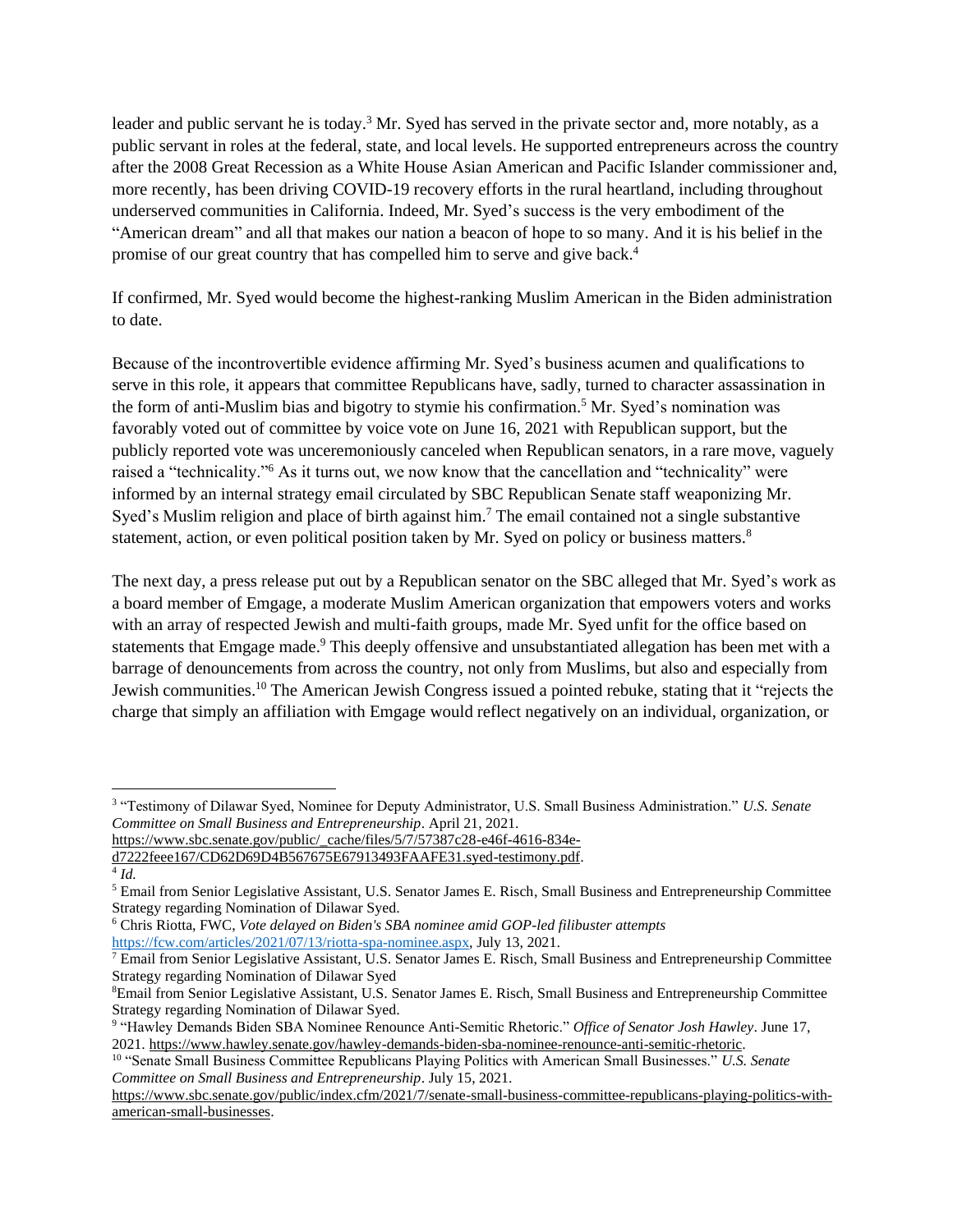agency."<sup>11</sup> An editorial by interfaith leader Rabbi Jack Moline, penned in the *Times of Israel*, clearly lays out the "unconstitutional religious test" to which Mr. Syed has been unjustly subjected and calls for an immediate halt to this smear campaign.<sup>12</sup> And notable Jewish groups from across the spectrum, including the American Jewish Committee<sup>13</sup> and the Anti-Defamation League, among many others,  $14$  continue to support Mr. Syed because they recognize that the anti-Muslim bias against him stems from the same white nationalism that encouraged the insurrection against our democracy on January 6, 2021.<sup>15</sup>

Yet, despite overwhelming support for Mr. Syed from the nation's largest, most prominent Jewish organizations and leaders, whose *raison d'être* is combatting the scourge of actual antisemitism, on June 30, 2021, Senate Republicans continued a smear campaign and sent an inflammatory letter to SBC Chairman Cardin, continuing to make baseless and bigoted allegations.<sup>16</sup> The same day, SBC Republicans also arbitrarily insisted on another hearing for Mr. Syed.<sup>17</sup> Since then, Chairman Cardin has set up two meetings to vote on Mr. Syed's nomination, and SBC Republicans have refused to show up for the vote both times. This boycott, tinged with religious bigotry and xenophobia, must end.

Unfortunately, the delay of this confirmation has come with concrete losses to American small businesses — including tens of thousands of minority-owned businesses devastated by the pandemic. As Mr. Syed testified during his confirmation hearing in your committee, "small businesses have been impacted to a far greater degree [during the COVID-19 crisis]... entrepreneurs in Black and Brown communities, rural and underserved regions need our commitment and support more than ever."<sup>18</sup> The longer the Senate delays its consideration of this nomination, the more that hard-working Americans will suffer irreparable damage at a time when they need your help the most.

Finally, to be clear, many of the undersigned organizations are  $501(c)(3)$  organizations and do not endorse presidential nominees. This case is no exception in that regard. However, we weigh in on this rare occasion to denounce the flagrant anti-Muslim animus surrounding Mr. Syed's historic nomination. As

[https://www.sbc.senate.gov/public/\\_cache/files/5/7/57387c28-e46f-4616-834e](https://www.sbc.senate.gov/public/_cache/files/5/7/57387c28-e46f-4616-834e-d7222feee167/CD62D69D4B567675E67913493FAAFE31.syed-testimony.pdf)[d7222feee167/CD62D69D4B567675E67913493FAAFE31.syed-testimony.pdf.](https://www.sbc.senate.gov/public/_cache/files/5/7/57387c28-e46f-4616-834e-d7222feee167/CD62D69D4B567675E67913493FAAFE31.syed-testimony.pdf)

<sup>&</sup>lt;sup>11</sup> "*Forward*: Jewish groups, pro-Israel Republican reject GOP efforts to block nomination of Muslim Biden nominee." *American Jewish Congress*. July 12, 2021[. https://ajcongress.org/press-mentions/forward-jewish-groups-pro-israel](https://ajcongress.org/press-mentions/forward-jewish-groups-pro-israel-republican-reject-gop-efforts-to-block-nomination-of-muslim-biden-nominee/)[republican-reject-gop-efforts-to-block-nomination-of-muslim-biden-nominee/.](https://ajcongress.org/press-mentions/forward-jewish-groups-pro-israel-republican-reject-gop-efforts-to-block-nomination-of-muslim-biden-nominee/) 

<sup>&</sup>lt;sup>12</sup> Moline, Rabbi Jack. "The unconstitutional bigotry of a religious test for Dilawar Syed." *The Times of Israel*. July 2, 2021. [https://blogs.timesofisrael.com/the-unconstitutional-bigotry-of-a-religious-test-for-dilawar-syed/.](https://blogs.timesofisrael.com/the-unconstitutional-bigotry-of-a-religious-test-for-dilawar-syed/) 

<sup>13</sup> "AJC Statement on Dilawar Syed Nomination to be SBA Deputy Administrator." *American Jewish Committee*. July 7, 2021. [https://www.ajc.org/news/ajc-statement-on-dilawar-syed-nomination-to-be-sba-deputy-administrator.](https://www.ajc.org/news/ajc-statement-on-dilawar-syed-nomination-to-be-sba-deputy-administrator) 

<sup>14</sup> "Senate Small Business Committee Republicans Playing Politics with American Small Businesses." *U.S. Senate Committee on Small Business and Entrepreneurship*. July 15, 2021.

[https://www.sbc.senate.gov/public/index.cfm/2021/7/senate-small-business-committee-republicans-playing-politics-with](https://www.sbc.senate.gov/public/index.cfm/2021/7/senate-small-business-committee-republicans-playing-politics-with-american-small-businesses)[american-small-businesses.](https://www.sbc.senate.gov/public/index.cfm/2021/7/senate-small-business-committee-republicans-playing-politics-with-american-small-businesses)

<sup>&</sup>lt;sup>15</sup> Statement of Wade Henderson, Interim President and CEO, The Leadership Conference on Civil and Human Rights, "*Domestic Terrorism and Violent Extremism: Examining the Threat of Racially, Ethnically, Religiously, and Politically Motivated Attacks, Part I*," Senate Committee on Homeland Security & Governmental Affairs, August 3, 2021. [http://civilrightsdocs.info/pdf/policy/testimony/2021/Wade\\_Henderson\\_Testimony\\_08-03-21.pdf](http://civilrightsdocs.info/pdf/policy/testimony/2021/Wade_Henderson_Testimony_08-03-21.pdf)

<sup>&</sup>lt;sup>16</sup> Letter from SBC Republicans to Chairman Cardin Re: Dilawar Syed Nomination. June 30, 2021. [https://www.hawley.senate.gov/sites/default/files/2021-06/6.30.21%20-%20SBC%20Syed%20Letter%5b2%5d.pdf.](https://www.hawley.senate.gov/sites/default/files/2021-06/6.30.21%20-%20SBC%20Syed%20Letter%5b2%5d.pdf)

<sup>&</sup>lt;sup>17</sup> "Senator Hawley, Colleagues Call for Another Hearing on SBA Nominee After Ties to Anti-Israel Group Revealed." *Office of Senator Josh Hawley.* June 30, 2021[. https://www.hawley.senate.gov/senator-hawley-colleagues-call-another](https://www.hawley.senate.gov/senator-hawley-colleagues-call-another-hearing-sba-nominee-after-ties-anti-israel-group-revealed)[hearing-sba-nominee-after-ties-anti-israel-group-revealed.](https://www.hawley.senate.gov/senator-hawley-colleagues-call-another-hearing-sba-nominee-after-ties-anti-israel-group-revealed)

<sup>18</sup> "Testimony of Dilawar Syed, Nominee for Deputy Administrator, U.S. Small Business Administration." *U.S. Senate Committee on Small Business and Entrepreneurship*. April 21, 2021.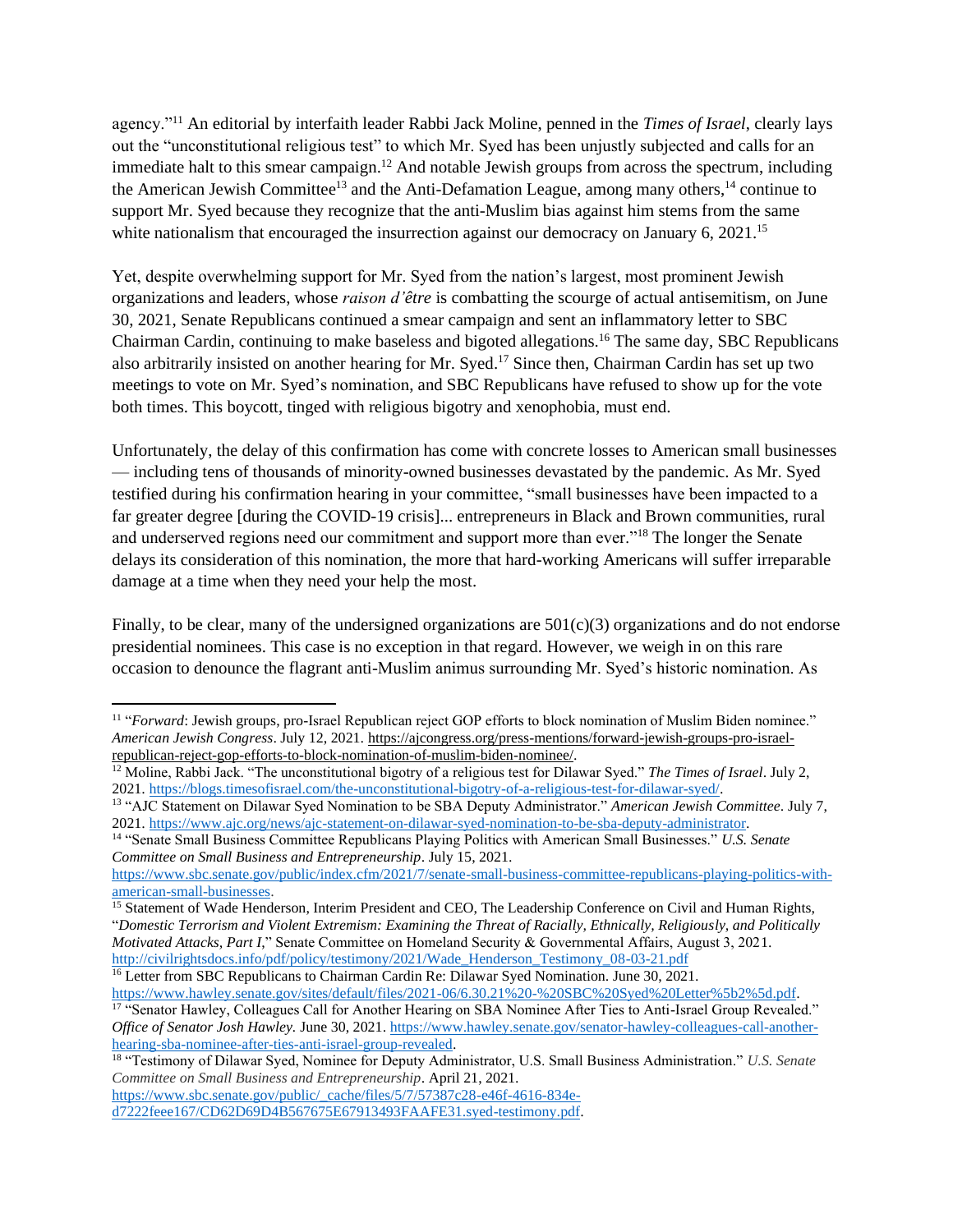leading civil rights organizations and Jewish, faith, and community groups and leaders, we believe in religious freedom for all people, and we urge Senate Business Committee members to assess Mr. Syed's nomination based on his credentials and qualifications for the job, not his religion or background. We call on you to bring a vote on Mr. Syed's nomination as soon as possible. Any additional delays raise serious questions regarding the impartiality of committee members.

Sincerely,

**Wade Henderson Rabbi Jason Kimelman-Block Interim President and CEO Washington Director The Leadership Conference on Civil and Human Rights Bend the Arc, Jewish Action**

**Joyce Ajlouny, General Secretary,** *American Friends Service Committee*

**Jack Rosen, President,** *American Jewish Congress*

**Dr. Munr Kazmir, VP, Board of Governors,** *American Jewish Congress*

**Jonathan Greenblatt, CEO,** *Anti-Defamation League (ADL)*

**John C. Yang, President and Executive Director,** *Asian Americans Advancing Justice | AAJC*

**Mara Rudman, Executive Vice President for Policy,** *Center for American Progress (CAP)*

**Wa'el Alzayat, CEO,** *Emgage Foundation Inc.*

**Rabbi Jack Moline, President,** *Interfaith Alliance*

**Asifa Quraishi, Farah Brelvi, Interim Co-Executive Directors,** *Muslim Advocates*

**Salam Al-Marayati, President,** *Muslim Public Affairs Council (MPAC)*

**Derrick Johnson, President,** *NAACP*

**Marc H. Morial, President and CEO,** *National Urban League*

**Mary Novak, Executive Director,** *NETWORK Lobby for Catholic Social Justice*

**Reverend Dr. Timothy Stewart, President,** *Progressive National Baptist Convention Inc.*

**Mary Kay Henry, President,** *Service Employees International Union* **(***SEIU***)**

**Reverend Adam Taylor, President,** *Sojourners*

**Margaret Huang, President and CEO,** *Southern Poverty Law Center & SPLC Action Fund*

**Reverend Dr. Susan Henry-Crowe, General Secretary, General Board of Church and Society,** *The United Methodist Church*